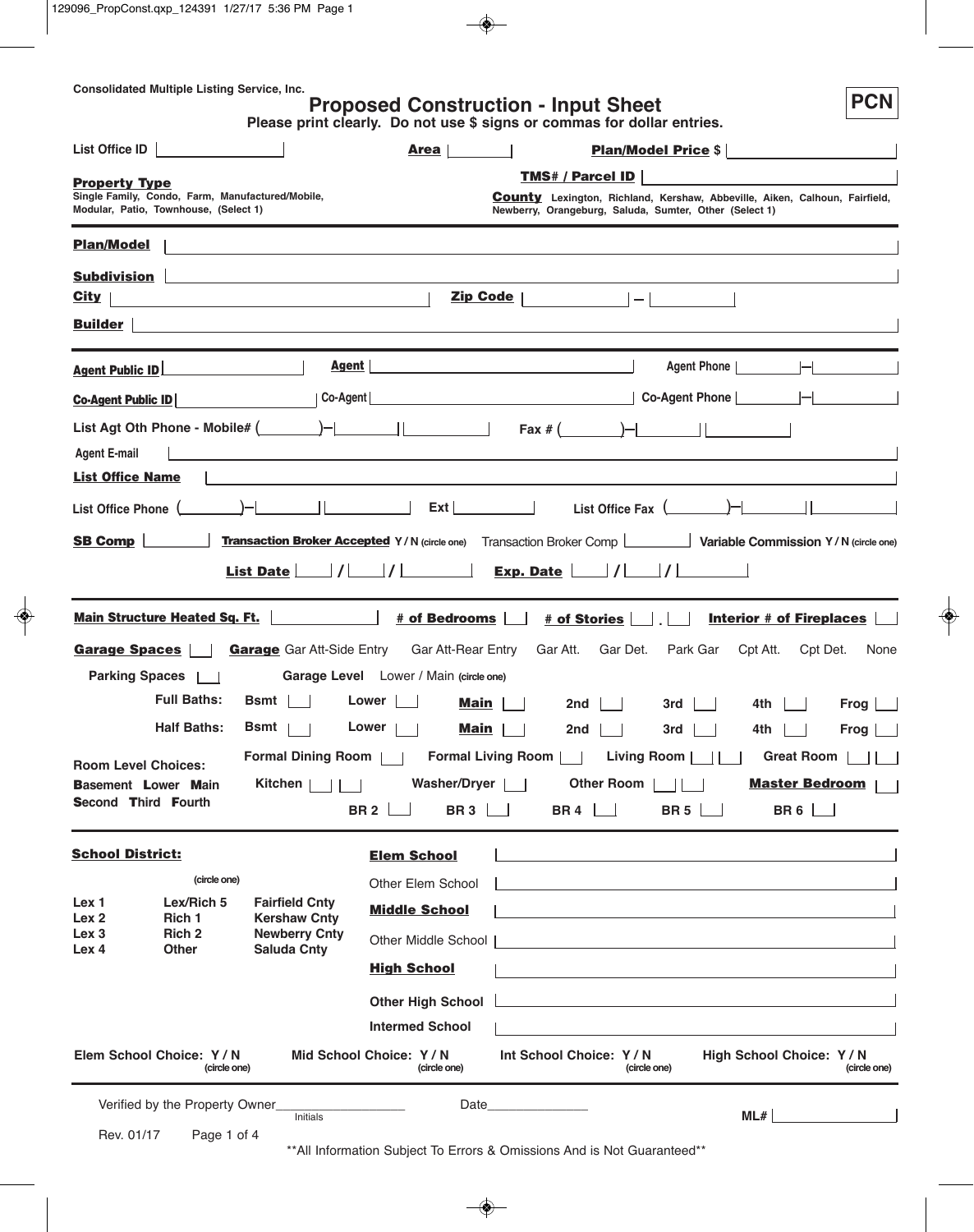| List Office ID |  |  |  |
|----------------|--|--|--|
|                |  |  |  |

□ Entertainment Center<br>□ Fireplace **■** Fireplace **n** French Doors □ Floors – Hardwood<br>□ Floors – Laminate □ Floors – Laminate<br>□ Molding □ Molding<br>□ Panel Panel □ Recessed Lights □ Skylight<br>□ Sunken Sunken **■** Wetbar Great **Room**  $\Box$  Balcony **Bay Window** 

**■** Beams □ Bookcase<br>□ Ceiling Fa □ Ceiling Fan<br>□ Ceilings – B nCeilings – Box □ Ceilings – Cathedral □ Ceilings – High (over 9 feet)<br>□ Ceilings – Tray Ceilings – Tray □ Ceilings – Vaulted<br>□ Fntertainment Cer **■** Entertainment Center Fireplace French Doors<br> **Floors** – Hardy □ Floors – Hardwood<br>□ Floors – Laminate □ Floors – Laminate<br>□ Molding □ Molding<br>□ Recesse

**Recessed Lights** 

**■** Skylight Sunken n Wetbar **Kitchen**<br>□ Bar **Bar n** Bay Window

**PCN**

□ Backsplash - Granite<br>□ Backsplash - Other Backsplash - Other nBacksplash - Tiled □ Cabinets - Glazed<br>□ Cabinets - Natural □ Cabinets - Natural<br>□ Cabinets - Other □ Cabinets - Other<br>□ Cabinets - Painte □ Cabinets - Painted<br>□ Cabinets - Pickle □ Cabinets - Pickle<br>□ Cabinets - Staine nCabinets - Stained

□ Ceiling Fan<br>□ Counter Tor

□ Counter Tops - Concrete<br>□ Counter Tops - Formica □ Counter Tops - Formica<br>□ Counter Tops - Granite □ Counter Tops - Granite<br>□ Counter Tops - Granite nCounter Tops - Granite Tile

□ Counter Tops - Other<br>□ Counter Tops - Quartz □ Counter Tops - Quartz<br>□ Counter Tops - Solid S nCounter Tops - Solid Surface

□ Counter Tops - Tile

□ Eat-In<br>□ Firepla Fireplace □ Floors – Hardwood<br>□ Floors – Laminate □ Floors – Laminate<br>□ Floors – Tile nFloors – Tile nFloors – Vinyl  $\Box$  Galley **Island**  $\Box$  Nook nPantry □ Prep Sink □ Recessed Lights □ Second Kitchen<br>□ Wethar nWetbar

**Range** n Built-In □ Continous Clean

**Property Address** 

**PUBLIC REMARKS** Additional remarks attach separate page. (1500 char max – No Branding, Sales Incentives, Bonuses, or Codes – Must Be Fair Housing Compliant)

**AGENT REMARKS (NON-PUBLIC)** Attach separate page if necessary. (500 char max)

### **EXTERIOR**

### **Style**

- nAntebellum
- □ Bi-level
- 
- **■** Bungalow Cape Cod
- **■** Charleston
- 
- **■** Colonial **■** Contemporary
- **■** Country
- □ Craftsman<br>□ House-Apt
- nHouse-Apt
- Log
- nOther
- nRanch
- □ Traditional<br>□ Tri-Level
- □ Tri-Level<br>□ Victorian
- Victorian **■** Williamsburg
- 

### **Exterior Finish**

- **■** Aluminum **Asbestos**
- n Block
- 
- □ Brick All Sides (Abv Found)<br>□ Brick Partial (Abv Found) **Brick - Partial (Abv Found)**
- **■** Cedar
- □ Fiber Cement i.e. Hardy Plank<br>□ Log
- nLog
- □ Other<br>□ Stone
- **■** Stone Stucco - Hard Coat
- □ Stucco Synthetic
- **■** Vinyl
- 
- **■** Wood Wood Fiber i.e. Masonite

Rev. 01/17 Page 2 of 4

- **Foundation**
- □ Crawl Space **■** Slab

### **Exterior**

- 
- □ Boat Ramp Deck
- 
- □ Dock Shared<br>□ Front Porch
- Front Porch<br> **n** Gutters Fu n Gutters - Full
- n Gutters Partial
- 
- $\Box$  Landscape Lighting
- □ Patio<br>□ Porch Porch (not screened)
- □ Screened Porch<br>□ Sprinkler
- Sprinkler

### **Road Type**

- $\Box$  Dirt
- **■** Gravel
- □ Paved<br>□ Private
- Private Maintenance

### **INTERIOR**

 $\Box$  Area

### **Formal Dining Room**

- □ Bay Window
- $\square$  Built-ins
- □ Butler's Pantry **n** Ceiling Fan
- □ Ceilings Box

Verified by the Property Owner<br>  $\frac{1}{\text{Initials}}$  Date

- □ Ceilings Cathedral
- □ Ceilings High (over 9 feet)
- □ Ceilings Tray
- □ Ceilings Vaulted
- **■** Combo

**CHECK ALL THAT APPLY**

- **■** Fireplace
- nFloors Hardwood
- nFloors Laminate
- □ French Doors<br>□ Molding
- □ Molding<br>□ Recesse
- □ Recessed Lights<br>□ Wet Bar
- nWet Bar

## **Formal Living Room**<br> **Bay Window**

- **Bay Window**
- nCeiling Fan
- □ Ceilings Box<br>□ Ceilings Cath
- Ceilings Cathedral
- □ Ceilings High (over 9 feet)<br>□ Ceilings Tray
	- Ceilings Tray
- □ Ceilings Vaulted<br>□ Entertainment Cer
- □ Entertainment Center<br>□ Fireplace
- **■** Fireplace **French Doors**
- nFloors Hardwood
- □ Floors Laminate
- nMolding
- □ Recessed Lights<br>□ Skylight
- **■** Skylight Sunken
- **■** Wetbar

### **Living Room**

- □ Bay Window
- $\Box$  Beams
- n Books
- **D** Ceiling Fan

Ceilings – Tray □ Ceilings – Vaulted

- □ Ceilings Box □ Ceilings – Cathedral
- $\Box$  Ceilings High (over 9 feet)<br> $\Box$  Ceilings Trav

Initials **ML#**

\*\*All Information Subject To Errors & Omissions And is Not Guaranteed\*\*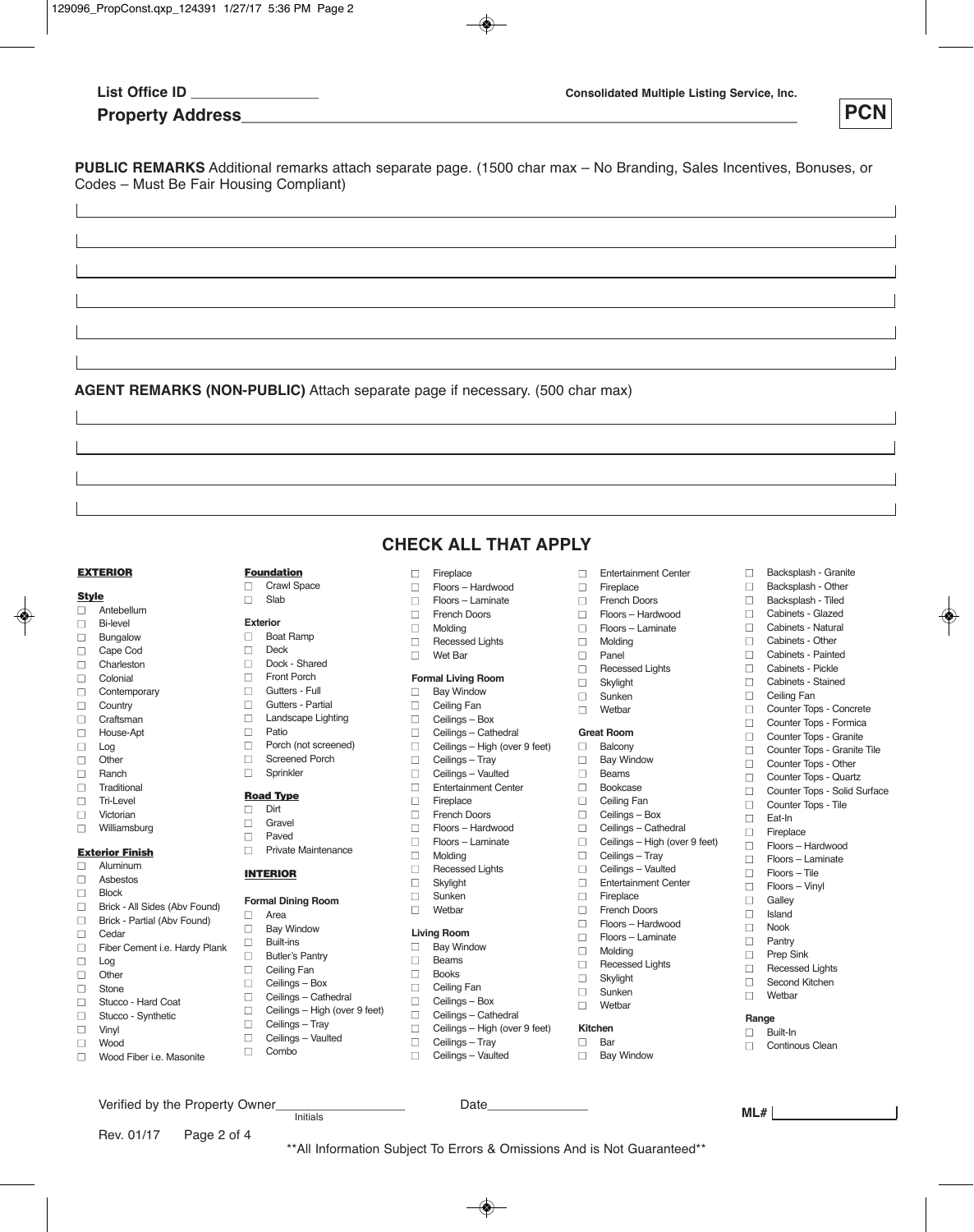# **Property Address\_\_\_\_\_\_\_\_\_\_\_\_\_\_\_\_\_\_\_\_\_\_\_\_\_\_\_\_\_\_\_\_\_\_\_\_\_\_\_\_\_\_\_\_\_\_\_\_\_\_\_\_\_\_\_\_\_\_**

**ML#**



 $\Box$  Tub – Garden □ Tub – Shower<br>□ Whirlpool **■** Whirlpool **Basement**  $\Box$  No<br> $\Box$  Yes Yes

Lower Level<br>□ Finishe **Finished** □ Partially Finished n Unfinished

**Fireplace**<br> **Flect** □ Electric<br>□ Freesta Freestanding  $\Box$  Gas Log – Natural  $\Box$  Gas Log – Propane

□ Insert<br>□ Masor Masonry □ Wood Burning<br>□ Wood Stove Wood Stove

**Floors** Carpet n Concrete  $\Box$  Hardwood n Laminate  $\Box$  Marble  $\Box$  Other<br> $\Box$  Parqu  $\Box$  Parquet □ Slate<br>□ Tile **Tile**  $\Box$  Vinyl **Interior** □ Attic Access

 $\Box$  Attic Pull Down Access □ Attic Storage<br>□ Bookcase **Bookcase** □ Humidifier<br>□ Ceiling Fa □ Ceiling Fan<br>□ Central Vac Central Vacuum □ Garage Opener n Intercom n Sauna

□ Security System - Leased<br>□ Security System - Owned Security System - Owned

□ Smoke Detector **■** Wetbar **Handicap** n Accessible n Bathroom

 $\Box$  Doorways (Min. 36")

□ Elevator<br>□ Kitchen n Kitchen  $\Box$  Ramp **OTHER Energy**  $\Box$  Attic Fan □ Goodcents/Rate 01

### **CHECK ALL THAT APPLY**

□ Tub – Garden<br>□ Tub – Shower

- □ Convection<br>□ Counter Co
- □ Counter Cooktop<br>□ Double Oven
- $\Box$  Double Oven
- $\Box$  Free-standing
- $\Box$  Gas
- □ Grill<br>□ Islar
- □ Island Cooktop<br>□ Self Clean
- Self Clean □ Smooth Surface

## **Equipment**<br>  $\Box$  Compa

- Compactor □ Dishwasher<br>□ Disposal □ Disposal<br>□ Dryer □ Dryer<br>□ Freez  $\Box$  Freezer **■** Icemaker □ Microwave - Above Stove<br>□ Microwave - Built-in Microwave - Built-in □ Microwave - Countertop  $\Box$  Microwave - Pull Out Pot Filler □ Refrigerator<br>□ Stove Exha  $\Box$  Stove Exhaust Vented Ext.<br> $\Box$  Tankless H20 □ Tankless H20 Washer
- □ Water Filter<br>□ Water Softe
- □ Water Softener Leased<br>□ Water Softener Owned
- □ Water Softener Owned<br>□ Wine Cooler Wine Cooler

### **Laundry**

- $\Box$  Bath Closet
- 
- □ Common<br>□ Electric
- □ Electric<br>□ Garage Garage
- nGas
- **n** Heated Space
- □ Kitchen<br>□ Mud Ro
- □ Mud Room
- **None**
- nPorch
- **D** Unheated Space **n** Utility Room

- **Other Rooms**
- □ Bonus-Finished □ Bonus-Unfinished
- n Enclosed Garage
- **n Exercise Room**
- 
- □ Sun Room<br>□ FROG (No
- □ FROG (No Closet)<br>□ FROG (With Close FROG (With Closet)

Rev. 01/17 Page 3 of 4

- □ In-Law Suite
- n Library
- nLoft
- nMedia Room **n** Nursery
- 
- □ Office<br>□ Other nOther
- $\Box$  Sewing

□ Wine Cellar<br>□ Workshop nWorkshop **Master Bedroom**<br> **Balcony/Deck** Balcony/Deck  $\Box$  Bath – Jack & Jill<br> $\Box$  Bath – Private  $\Box$  Bath – Private  $\Box$  Bath – Shared □ Bay Window<br>□ Bidet nBidet  $\Box$  Built-Ins<br>  $\Box$  Ceiling I Ceiling Fan □ Ceilings – Box<br>□ Ceilings – Cath □ Ceilings – Cathedral<br>□ Ceilings – High (over □ Ceilings – High (over 9 feet)<br>□ Ceilings – Trav □ Ceilings – Tray<br>□ Ceilings – Vault Ceilings – Vaulted  $\Box$  Closet – His & Her Closet – Private n Closet – Walk-in  $\Box$  Double Vanity Fireplace nFloors – Hardwood □ Floors – Laminate<br>□ French Doors **French Doors** nRecessed Lighting **n** Separate Shower  $\Box$  Separate Water Closet<br> $\Box$  Sitting Room □ Sitting Room<br>□ Skylight Skylight **n** Spa/Multiple Head Shower **n** Steam Shower □ Tub – Garden<br>□ Tub – Shower Tub – Shower n Whirlpool

### **2nd Bedroom**

- n Balcony/Deck n Bath – Jack & Jill  $\Box$  Bath – Private  $\Box$  Bath – Shared **Bay Window** nBidet
- $\Box$  Built-Ins □ Ceiling Fan<br>□ Ceilings – E nCeilings – Box □ Ceilings – Cathedral
- □ Ceilings High (over 9 feet)<br>□ Ceilings Tray
- Ceilings Tray
- □ Ceilings Vaulted<br>□ Closet His & Hei
- n Closet His & Her n Closet – Private
- n Closet Walk-in
- Double Vanity
- 
- $\Box$  Fireplace<br> $\Box$  Floors H nFloors – Hardwood
- nFloors Laminate
- nFrench Doors
- **n** Recessed Lighting
- □ Separate Shower<br>□ Sitting Room
	- **Sitting Room**

Verified by the Property Owner\_\_\_\_\_\_\_\_\_\_\_\_\_\_\_\_\_\_ Date\_\_\_\_\_\_\_\_\_\_\_\_\_\_

Initials

□ Skylight

- □ Tub Shower<br>□ Whirlpool Whirlpool **3rd Bedroom** □ Balcony/Deck<br>□ Bath - Jack &  $\Box$  Bath – Jack & Jill<br> $\Box$  Bath – Private  $\Box$  Bath – Private  $\Box$  Bath – Shared □ Bay Window<br>□ Bidet □ Bidet<br>□ Built-I □ Built-Ins<br>□ Ceiling F □ Ceiling Fan<br>□ Ceilings – B □ Ceilings – Box<br>□ Ceilings – Cath □ Ceilings – Cathedral<br>□ Ceilings – High (over □ Ceilings – High (over 9 feet)<br>□ Ceilings – Tray □ Ceilings – Tray<br>□ Ceilings – Vault □ Ceilings – Vaulted<br>□ Closet – His & Her n Closet – His & Her  $\Box$  Closet – Private □ Closet – Walk-in<br>□ Double Vanity
- Double Vanity<br>
Fireplace
- $\Box$  Fireplace<br> $\Box$  Floors H
- □ Floors Hardwood<br>□ Floors Laminate nFloors – Laminate
- nFrench Doors
- 
- □ FROG (Requires Closet)<br>□ Recessed Lighting
- □ Recessed Lighting<br>□ Separate Shower □ Separate Shower<br>□ Sitting Room
- □ Sitting Room<br>□ Skylight
- Skylight
- □ Tub Garden<br>□ Tub Shower
- □ Tub Shower<br>□ Whirlpool Whirlpool

- **4th Bedroom**  $\Box$  Balcony/Deck<br>  $\Box$  Bath – Jack &
- n Bath Jack & Jill
- $\Box$  Bath Private
- $\Box$  Bath Shared<br> $\Box$  Bay Window
- □ Bay Window<br>□ Bidet
- □ Bidet<br>□ Built-
- **Built-Ins n** Ceiling Fan
- 
- □ Ceilings Box<br>□ Ceilings Cath Ceilings – Cathedral
- □ Ceilings High (over 9 feet)
- 
- □ Ceilings Tray<br>□ Ceilings Vaul nCeilings – Vaulted
- $\Box$  Closet His & Her<br> $\Box$  Closet Private
- □ Closet Private<br>□ Closet Walk-in
- Closet Walk-in n Double Vanity
- 
- □ Fireplace<br>□ Floors h
- □ Floors Hardwood<br>□ Floors Laminate nFloors – Laminate
- **n** French Doors
- nFROG (Requires Closet)
- □ Recessed Lighting

\*\*All Information Subject To Errors & Omissions And is Not Guaranteed\*\*

- □ Separate Shower<br>□ Sitting Room
- **Sitting Room** □ Skylight

□ Tub – Garden<br>□ Tub – Shower □ Tub – Shower<br>□ Whirlpool Whirlpool

**5th Bedroom**  $\Box$  Balcony/Deck<br>  $\Box$  Bath – Jack &  $\Box$  Bath – Jack & Jill  $\Box$  Bath – Private  $\Box$  Bath – Shared □ Bay Window<br>□ Bidet □ Bidet<br>□ Built-**Built-Ins** □ Ceiling Fan<br>□ Ceilings – E □ Ceilings – Box<br>□ Ceilings – Cath □ Ceilings – Cathedral<br>□ Ceilings – High (over □ Ceilings – High (over 9 feet)<br>□ Ceilings – Tray Ceilings – Tray □ Ceilings – Vaulted<br>□ Closet – His & He n Closet – His & Her □ Closet – Private □ Closet – Walk-in<br>□ Double Vanity Double Vanity

□ Fireplace<br>□ Floors – h □ Floors – Hardwood<br>□ Floors – Laminate nFloors – Laminate nFrench Doors **n** FROG (Requires Closet) □ Recessed Lighting<br>□ Separate Shower ■ Separate Shower<br>■ Sitting Room □ Sitting Room<br>□ Skylight **■** Skylight □ Tub – Garden □ Tub – Shower<br>□ Whirlpool **■** Whirlpool

**6th Bedroom** Balcony/Deck **■** Bath – Jack & Jill **■** Bath – Private **■** Bath – Shared □ Bay Window<br>□ Bidet nBidet **■** Built-Ins **n** Ceiling Fan □ Ceilings – Box<br>□ Ceilings – Cath Ceilings – Cathedral □ Ceilings – High (over 9 feet)

□ Ceilings – Tray<br>□ Ceilings – Vault Ceilings – Vaulted **■** Closet – His & Her **■** Closet – Private **■** Closet – Walk-in **■** Double Vanity **■** Fireplace

□ Floors – Hardwood<br>□ Floors – Laminate nFloors – Laminate **n** French Doors **n FROG** (Requires Closet) **n** Recessed Lighting ■ Separate Shower<br>■ Sitting Room **Sitting Room ■** Skylight